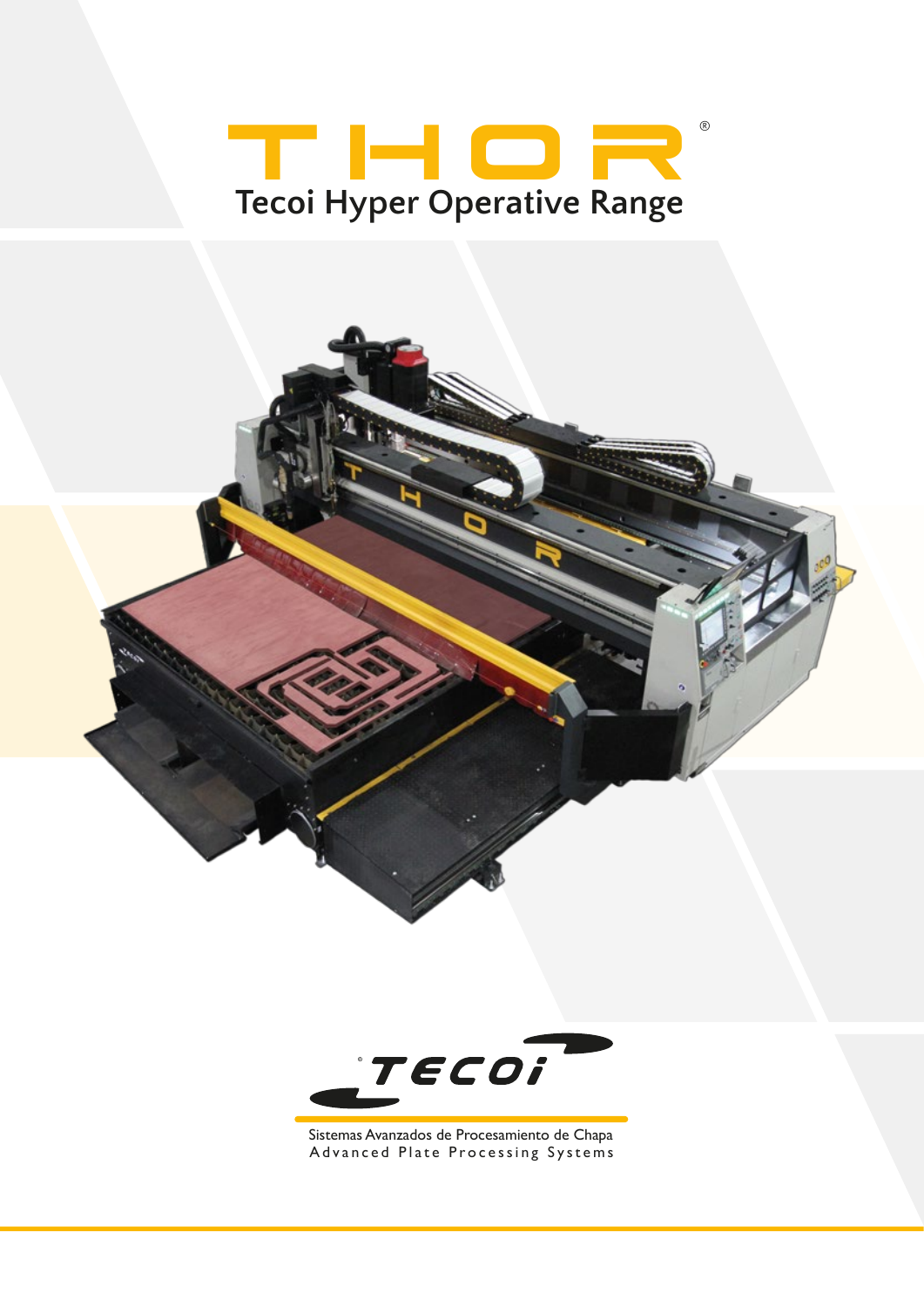

THOR® is the most versatile plate processing station on the market, combining high-performance thermal and mechanical cutting.

It allows manufacturing parts with multiple operations such as milling, drilling, tapping, countersinking, marking, etc. and also mechanized or thermal-cut edge finishing.

Its design, maximum strength and ultra-reinforced guidance have been developed for heavy-duty applications and maximum productivity.

Due to all the available options it is easy to adapt to every customer according to their production needs.

It can carry out operations of plasma cutting with one or two heads and beveling system, oxy-fuel with six torches, auxiliary tube and profile lathe. All of it with a central XX axis with a useful path of 24" (610 mm.) working on a robust double beam design to complete machining tasks with a fixed gantry and the option to fit up to two machining heads.



SK 50 tool storage with twenty (20) automated positions or five (5) fixed tools.

*THOR® es la estación de procesado de chapa más versátil del mercado, combinando corte térmico y mecanizado de altas prestaciones.* 

*Permite fabricar piezas con múltiples operaciones como fresado, taladrado, roscado, avellanado, marcado, etc. y acabado de bordes mecanizados o por corte térmico.*

*Su diseño, máxima robustez y guiado ultra-reforzado han sido desarrollados para aplicaciones severas y máxima productividad.*

*Las opciones de equipamiento permiten adaptar cada máquina a cada cliente según sus necesidades productivas.*

*Corte por plasma con uno o dos cabezales y sistema de biselado, oxicorte hasta seis sopletes, torno auxiliar de tubos y perfiles y todo ello con un eje XX central con un recorrido útil de 610 mm. trabajando sobre un robusto diseño de doble viga para realizar tareas de mecanizado con pórtico inmóvil y con posibilidad de equipar dos cabezales de mecanizado.*

*Almacenes de herramientas SK 50 de veinte (20) posiciones automatizados o almacenes de cinco (5) herramientas fijos.*

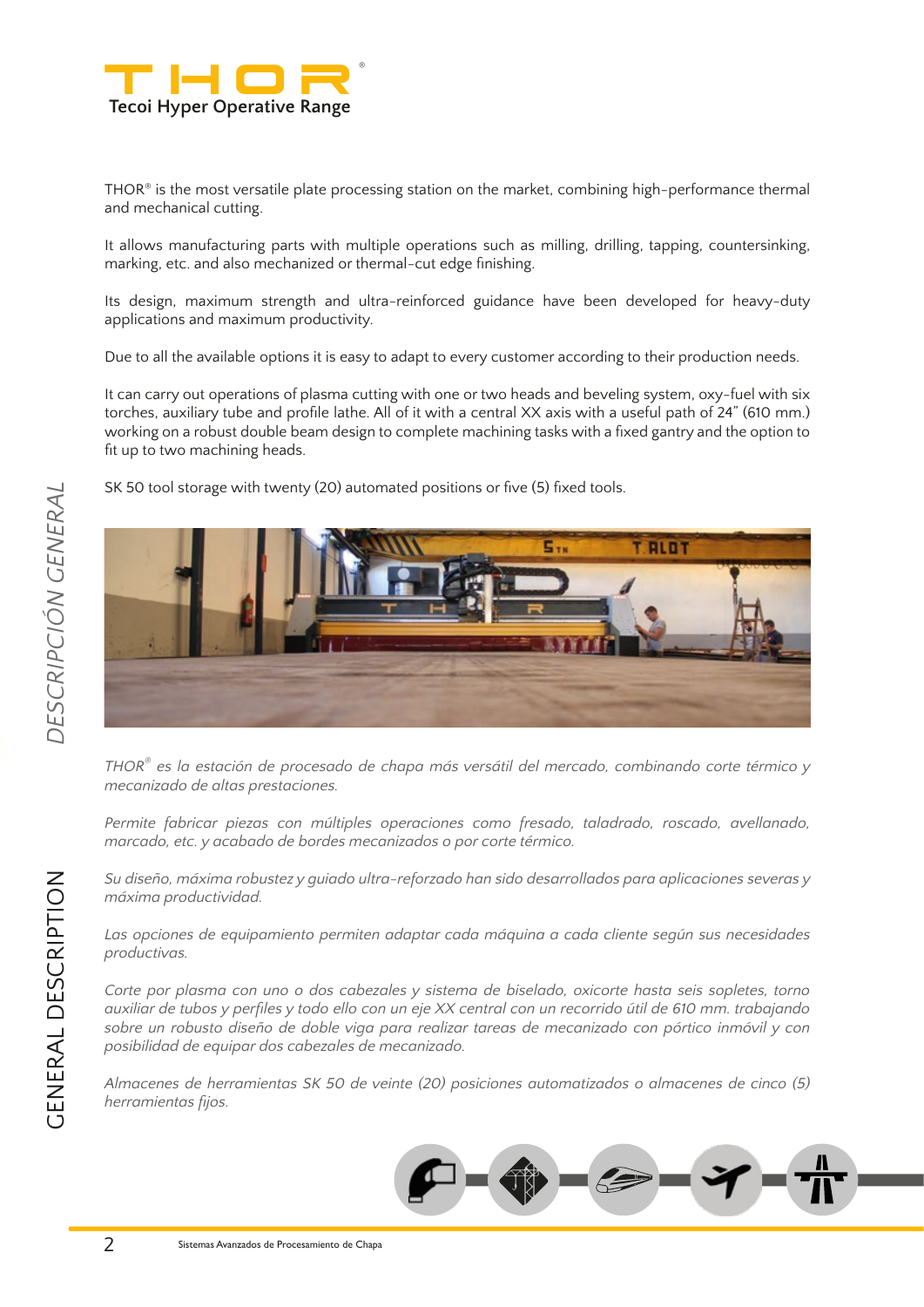

### **THERMAL CUTTING HEAD** *CABEZAL DE CORTE TÉRMICO*

. Plasma, oxy-fuel cutting or both at one station. It can be provided with up to two (2) heads for plasma cutting and up to six (6) torches for oxy-fuel cutting.

*. Plasma, oxicorte o ambos en una misma estación. Capacidades de hasta dos (2) cabezales en plasma y hasta seis (6) sopletes de oxicorte.*

. Exclusive Tecoi optional BEVEL ARC® beveling system which reaches angles of ±50° with maximum precision.

*. Sistema opcional de biselado BEVEL ARC® exclusivo de Tecoi que alcanza ángulos de ±50º con máxima precisión.*



BEVEL ARC®

### **CUTTING TABLE AND FUMES EXTRACTION** *MESA DE CORTE Y ASPIRACIÓN DE HUMOS*

. The specific Tecoi cutting table for this model is equipped with dross collection under the grid and an independent chip collection for recycling.

. The cutting grid is made up of metal supports and a continuous lateral stop for maximum plate holding.

Tecoi´s VIBRATEC® system.

the filtered dust is accumulated in a Big-Bag by Tecoi´s DUSTEC® system.



ECOTEC® and DUSTEC® mini *ECOTEC® y DUSTEC® mini*

COMPONENTES PRINCIPALES

*. La mesa de corte Tecoi, específica para este modelo de máquina, se equipa con recogida de escorias bajo la rejilla y recogida de viruta independiente para su reciclado.*

*. La rejilla de corte está conformada por apoyos metálicos consumibles y tope lateral continuo para máxima inmovilización de las chapas.*

*. La escoria puede recogerse con cajones elevables o extraerse mediante el sistema Tecoi VIBRATEC® .*

*. Los humos se aspiran con filtros Tecoi ECOTEC® y el polvo filtrado se acumula en Big-Bag mediante el sistema Tecoi DUSTEC® .*



**VIBRATEC®** 

. The slag can be collected with raisable drawers or by

. Fumes are extracted with the Tecoi ECOTEC® filters and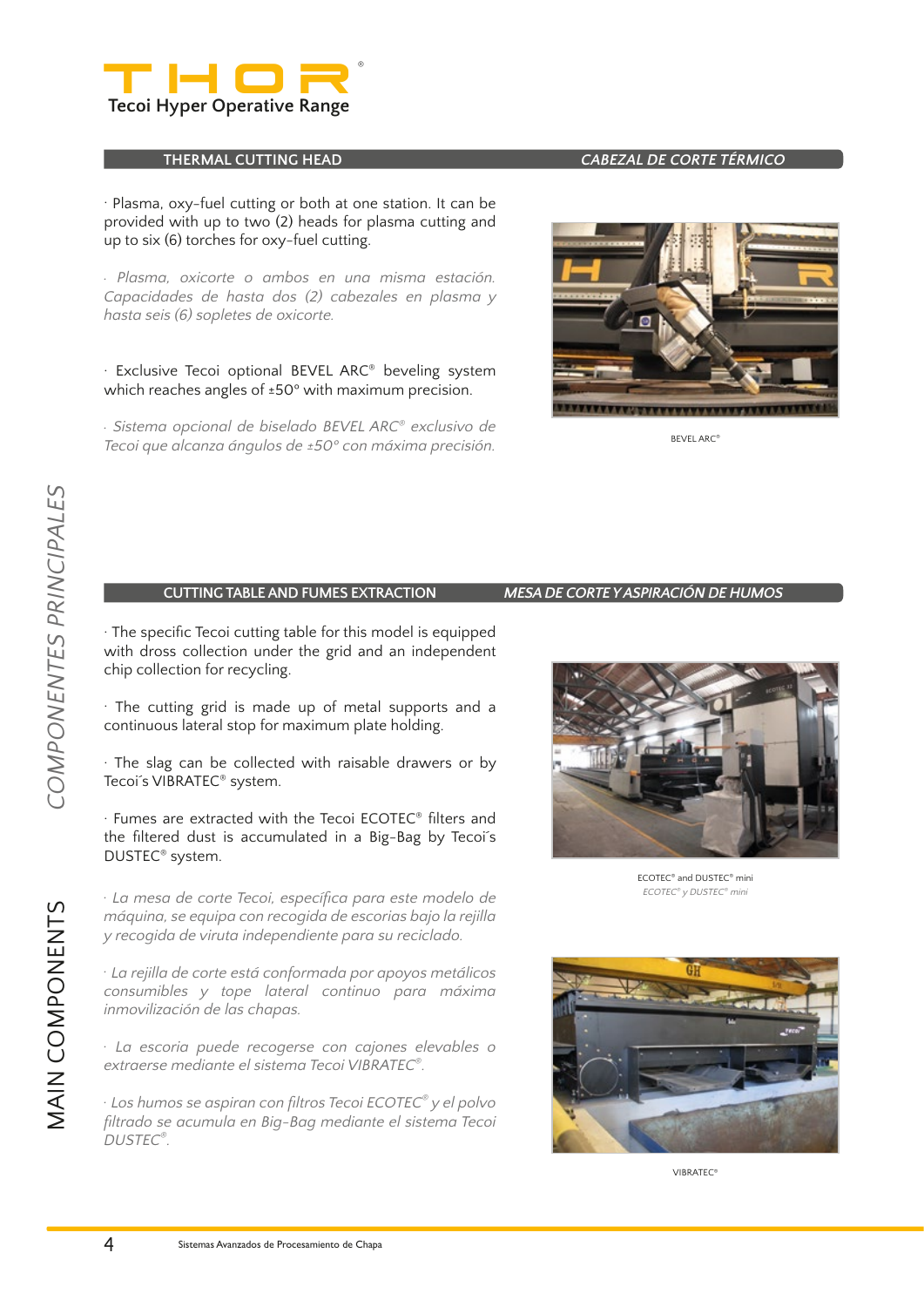



|                          | Standard Models / Modelos Estándar (1)                                                                                                                                               | <b>THOR 2500</b>                                                  | <b>THOR 3000</b>                                                  | <b>THOR 4000</b>                                     |
|--------------------------|--------------------------------------------------------------------------------------------------------------------------------------------------------------------------------------|-------------------------------------------------------------------|-------------------------------------------------------------------|------------------------------------------------------|
| CARACTERÍSTICAS TÉCNICAS | Useful cutting length<br>Longitud útil de corte                                                                                                                                      | Up to 279 ft<br>Hasta 85.000 mm.                                  | Up to 279 ft<br>Hasta 85.000 mm.                                  | Up to 279 ft<br>Hasta 85.000 mm.                     |
|                          | Useful cutting width*<br>Anchura útil de corte                                                                                                                                       | 100"<br>2.550 mm.                                                 | 120"<br>3.050 mm.                                                 | 159"<br>4.050 mm.                                    |
|                          | Max. speed / Velocidad máxima                                                                                                                                                        | 105 ft/min. (32 m/min)                                            | 105 ft/min. (32 m/min)                                            | 105 ft/min. (32 m/m                                  |
|                          | Guidance / Guiado                                                                                                                                                                    | Linear rollers / Lineal rodillos                                  | Linear rollers / Lineal rodillos                                  | Linear rollers / Linear                              |
|                          | Z-axis free height / Altura Eje Z libre                                                                                                                                              | $7.8^{\circ}$ (200 mm.)                                           | $7.8^{\circ}$ (200 mm.)                                           | $7.8^{\circ}$ (200 mm.)                              |
|                          | XX-axis path / Recorrido eje XX                                                                                                                                                      | 24" (610 mm.)                                                     | 24" (610 mm.)                                                     | 24" (610 mm.)                                        |
|                          | Tapping capacity / Capacidad de roscado                                                                                                                                              | $M4 < M39*$                                                       | $M4 < M39*$                                                       | $MA < M39*$                                          |
|                          | Tool diameter / Diámetro de taladros                                                                                                                                                 | 0.19'' < 3.15''<br>(5 mm. < 80 mm.)                               | 0.19" < 3.15"<br>(5 mm. < 80 mm.)                                 | $0.19'' \times 3.15''$<br>(5 mm. < 80 mm.)           |
|                          | Max. drilling thickness / Espesor máximo de taladrado                                                                                                                                | 7.8" (200 mm.)                                                    | 7.8" (200 mm.)                                                    | 7.8" (200 mm.)                                       |
|                          | Spindle power / Potencia del Spindle                                                                                                                                                 | Up to / Hasta 45 kW (S3)                                          | Up to / Hasta 45 kW (S3)                                          | Up to / Hasta 45 kW                                  |
|                          | Automatic tool changer<br>Cambio automático de herramienta                                                                                                                           | 5 < 20 positions SK 50<br>5 < 20 posiciones SK 50                 | 5 < 20 positions SK 50<br>5 < 20 posiciones SK 50                 | 5 < 20 positions SK<br>5 < 20 posiciones SI          |
|                          | Holder / Cono                                                                                                                                                                        | <b>SK 50</b>                                                      | <b>SK 50</b>                                                      | <b>SK 50</b>                                         |
|                          | Plasma cutting heads / N° de Cabezales de plasma                                                                                                                                     | $1 - 2$                                                           | $1 - 2$                                                           | $1 - 2$                                              |
|                          | BEVEL ARC® Bevel cutting heads<br>Cabezal de corte en bisel                                                                                                                          | $1 - 2$                                                           | $1 - 2$                                                           | $1 - 2$                                              |
|                          | Machining cutting heads<br>Nº de cabezales de mecanizado                                                                                                                             | $1 - 2$                                                           | $1 - 2$                                                           | $1 - 2$                                              |
|                          | Oxy-fuel cutting heads<br>Nº de cabezales de oxicorte                                                                                                                                | $1 - 6$                                                           | $1 - 6$                                                           | $1 - 6$                                              |
|                          | Control / Control                                                                                                                                                                    | Fanuc™<br>series 31 i                                             | Fanuc™<br>series 31 i                                             | Fanuc™<br>series 31 i                                |
| CHARACTERISTIC           | Communication / Comunicación                                                                                                                                                         | Ethernet, USB<br>Optical fiber / Fibra óptica                     | Ethernet, USB<br>Optical fiber / Fibra óptica                     | Ethernet, USB<br>Optical fiber / Fibra               |
| $\overline{A}$           | Motors / Motores                                                                                                                                                                     | Fanuc™<br><b>Brushless</b><br>Absolute encoder / Encoder absoluto | Fanuc™<br><b>Brushless</b><br>Absolute encoder / Encoder absoluto | Fanuc™<br><b>Brushless</b><br>Absolute encoder / Enc |
|                          | IMZ® (Intelligent Movement Z-axis)                                                                                                                                                   | Standard / Estándar                                               | Standard / Estándar                                               | Standard / Estánda                                   |
| TECHN                    | SPC® (Piercing Control System)<br>Sistema de Control de Perforaciones                                                                                                                | Standard / Estándar                                               | Standard / Estándar                                               | Standard / Estánda                                   |
|                          | SAC <sup>®</sup> (Anti-collision System)<br>Sistema Anti-Colisión                                                                                                                    | Standard / Estándar                                               | Standard / Estándar                                               | Standard / Estánda                                   |
|                          | (1) The technical data may be modified upon specific request by the customer.<br>Los datos técnicos podrían estar sujetos a cambios bajo solicitud específica por parte del cliente. |                                                                   |                                                                   |                                                      |

Max. speed / *Velocidad máxima* 105 ft/min. *(32 m/min)* 105 ft/min. *(32 m/min)* 105 ft/min. *(32 m/min)*

Guidance / *Guiado* Linear rollers / *Lineal rodillos* Linear rollers / *Lineal rodillos* Linear rollers / *Lineal rodillos*

Spindle power / *Potencia del Spindle* Up to / *Hasta* 45 kW (S3) Up to / *Hasta* 45 kW (S3) Up to / *Hasta* 45 kW (S3)

5 < 20 positions SK 50 *Cambio automático de herramienta 5 < 20 posiciones SK 50 5 < 20 posiciones SK 50 5 < 20 posiciones SK 50*

Optical fiber / *Fibra óptica* Optical fiber / *Fibra óptica* Optical fiber / *Fibra óptica*

Absolute encoder / *Encoder absoluto* Absolute encoder / *Encoder absoluto* Absolute encoder / *Encoder absoluto*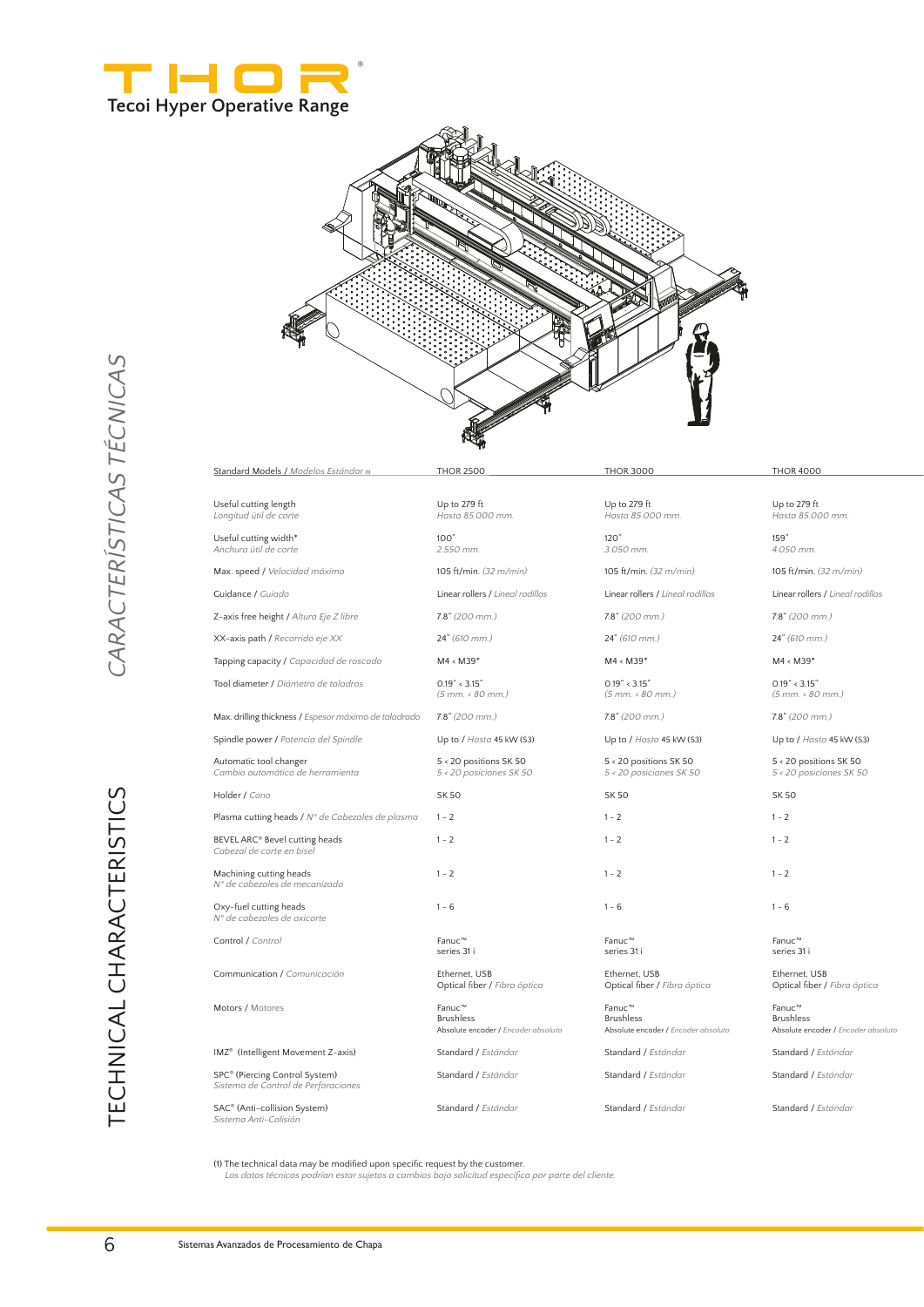



**public works / obra pública** 



Compañía - Company TECOI CORTE, S.L. Polígono Industrial "La Herrera I" 24812 Sahelices de Sabero - León España

O.C. - Head Office +34 987 702 047 Fax +34 987 703 131

S.A.T. - Technical Assistance +34 987 703 092 Email info@tecoi.com

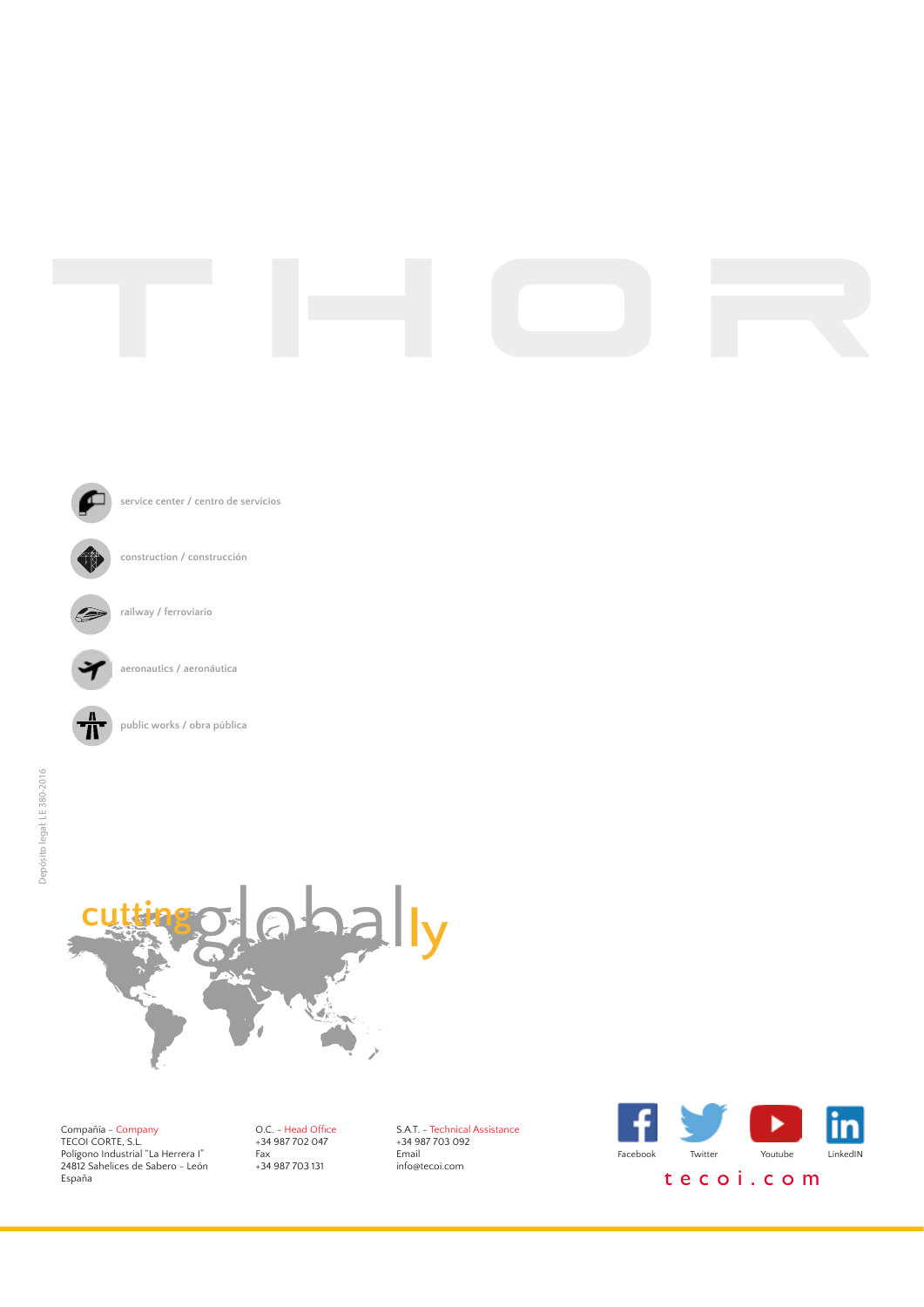



Front of the machine for thermal cutting *Frente de máquina para corte térmico*



Center of the machine for machining *Centro de máquina para mecanizado*



Rear area of the machine for multiple uses: oxy cutting, welding, blasting, etc. *Zona posterior de máquina para usos múltiples: oxicorte, soldadura, granallado, etc.*



### *TECHNICAL DATA*

- . Working width up to 238" (6.050 mm.).
- . Positioning speed 105 ft/min. (32 m/min.).

. Exclusive DRILTEC® system for high machining capacity with power of up to 45 kW (S3) and automatic tool changer up to 3.15" (80 mm.) of diameter. (Manual change for larger size tools).

. Vertical plate clamp around the tool. Detection of the upper side of the plates. Tool measurement. Internal and external double lubrication by oil micro fog.

· The IMZ (Intelligent Movement Z-axis) system reduces the cutting process time by up to 30%, which means faster and more accurate cutting head positioning on the material. Increases productivity by up to 70% between piercings.

. Independent benches with an innovative support system which adapts to thermal cutting and machining, avoiding tool breakage.

. Equipped with FANUC™ control and activation systems, which include a touchscreen, absolute encoders and optic fiber communications.

. It incorporates the S.P.C.® systems for total control of the drilling and S.A.C.® to minimize the effect of collisions.

## **CD** DATOS TÉCNICOS

- *. Ancho de trabajo hasta 6.050 mm.*
- *. Velocidad de posicionamiento de 32 m/min.*

*. Sistema exclusivo DRILTEC® para alta capacidad de mecanizado con potencias hasta 45 kW (S3) y cambio automático de herramientas hasta un diámetro 80 mm. (Mayor tamaño de herramientas con cambio manual).*

*. Presor vertical de la chapa entorno a la herramienta. Detección de la cara superior de la chapa. Medición de herramienta. Doble lubricación, interna y externa por micro niebla de aceite.*

*. El sistema IMZ® (Intelligent movement Z-axis) reduce el tiempo de proceso de corte hasta un 30%, lo que permite un posicionamiento más rápido y más preciso del cabezal de corte en el eje Z. Aumenta la productividad hasta un 70% entre las perforaciones.* 

*. Bancadas independientes con innovador sistema de apoyo que se adapta a corte térmico y mecanizado, evitando la rotura de herramienta.* 

*. Equipada con sistemas de control y accionamiento FANUC™ , que incluyen pantalla táctil, encoders absolutos y comunicaciones por fibra óptica.* 

*. Incorpora los sistemas S.P.C.® para el control total de la perforación y S.A.C.® para minimizar el efecto de las colisiones.*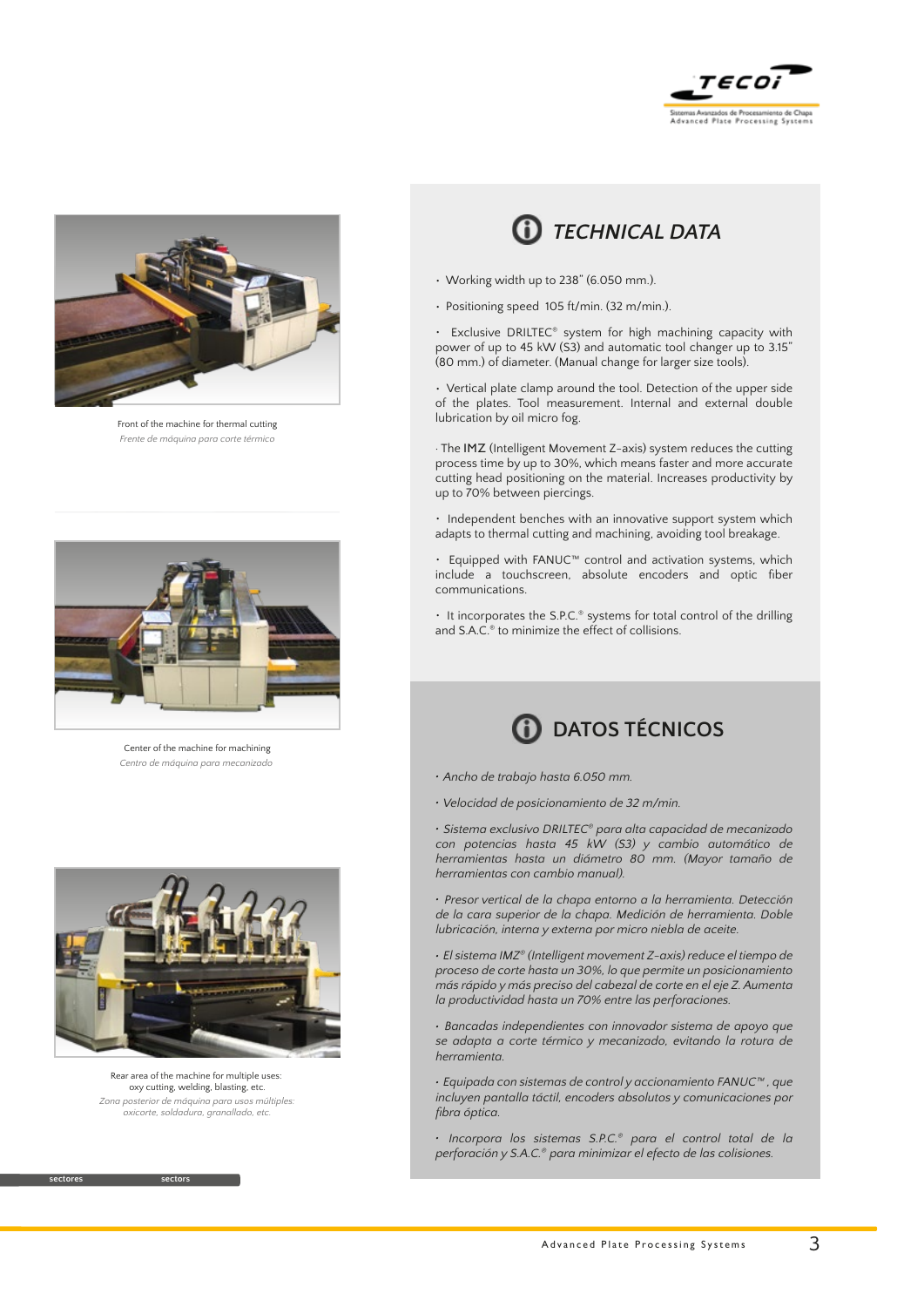

### **MACHINING** *MECANIZADO*

The THOR® station is provided with the following systems: *La estación THOR® comprende los siguientes sistemas:*

. DRILTEC® for drilling and tapping with the option of an automatic tool changer. Great accuracy and pre-piercing in oxy-fuel and plasma cutting. SK 50 holder, motor up to 45 kW (S3), automatic lubrication, hydraulic tool clamping and pneumatic vertical clamp with a plate surface sensor. Up to two heads capacity.

*. DRILTEC® de taladrado y roscado con opción de cambio automático de herramienta. Total precisión y pre-perforaciones en oxicorte y plasma. Cono SK 50, motor hasta 45 kW (S3), lubricación automática, amarre de herramienta hidráulico y pisón neumático con sensor de superficie de chapa. Capacidad hasta dos cabezales.*

. The configuration of the vertical clamps along the bridge can be accomodated to any kind of plate format improving drilling and machining quality.

*. La configuración de pisones a lo largo del puente se adapta a cualquier tipo de formato de chapa y favorece una mejor calidad de taladrado y mecanizado.*

. Softened drive metallic brushes are installed under the beams of the gantry to hold the chips and to clean the surface of the plates.

· Under the XX axis the chips are collected in lateral drawers by other metallic brushes at the end of each machining cycle.

*. Bajo las vigas del pórtico se instalan cepillos metálicos con accionamiento amortiguado para retener las virutas de mecanizado y limpiar la superficie de las chapas.*

*Bajo el eje XX otros cepillos metálicos recogen las virutas hacia un cajón lateral al final de cada ciclo de mecanizado.*

. Tool storage with a permanent load of up to twenty (20) positions (SK 50 holder). Easy configuration of the store. High-speed automatic tool selection.

*. Almacén de herramientas con carga permanente de hasta veinte (20) posiciones (Cono SK 50). Fácil configuración del almacén. Selección automática de la herramienta a alta velocidad.*



Machining head on XX axis *Cabezal de mecanizado en eje XX*



Vertical clamps and metal supports view *Detalle del grupo de pisones y apoyos metálicos* 



Brushes for chips *Cepillos para virutas*



Tool changing and loading *Detalle cambio y carga de herramientas*